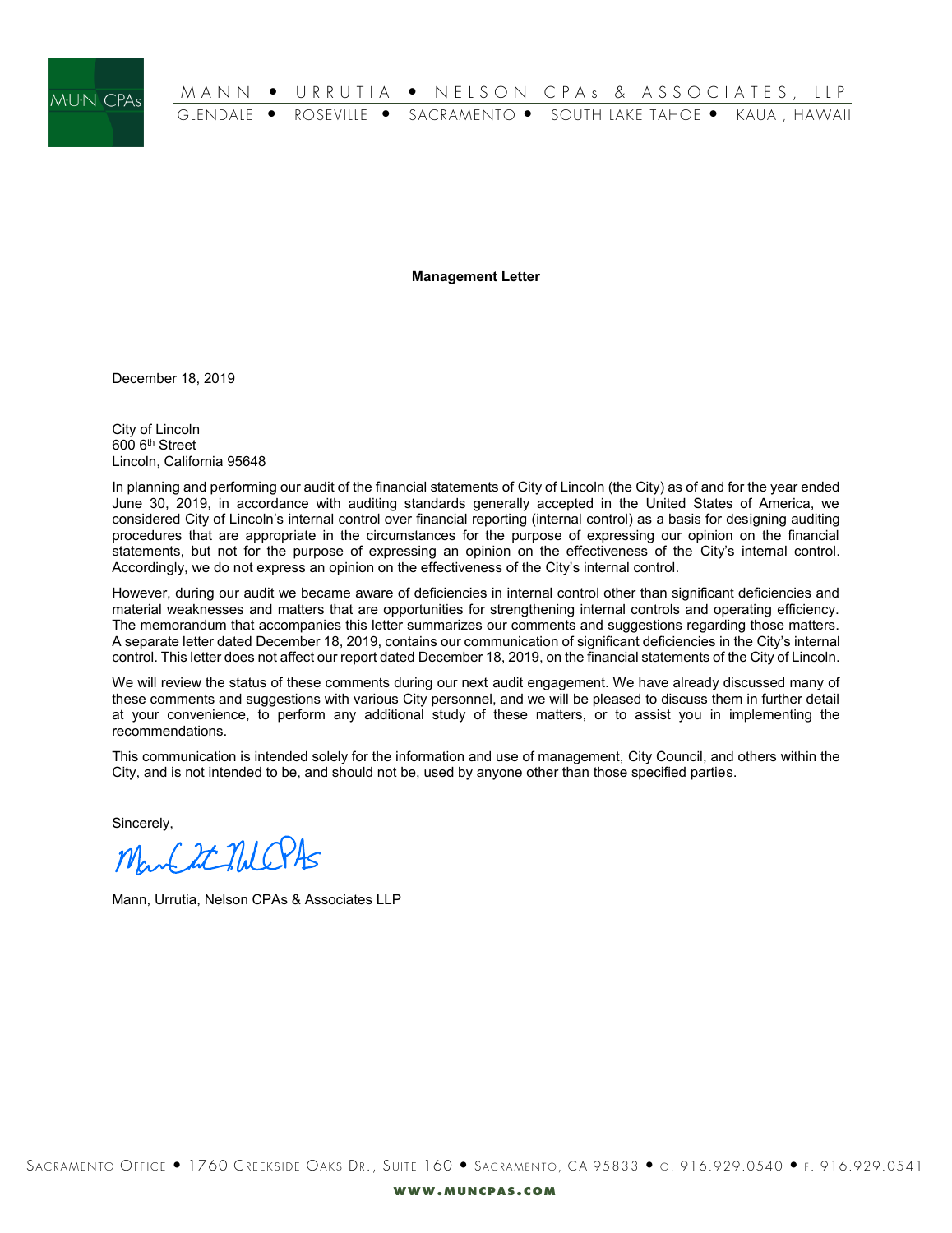# **Control Deficiencies and Internal Control Recommendations**

### **June 30, 2019**

### **Payroll**

**(Repeat. Not implemented until May 31, 2019)** As part of the process of inputting new employee information and/or changes to current employee information into Springbrook, a proof list is generated by the Payroll Technician to verify that items input and changes were made accurately. However, there is no indication of the review of the proof list. We recommend that the Payroll Technician, or assigned personnel, initial and date the proof list as evidence of their review.

**(Repeat. Not implemented until May 31, 2019)** Upon our review of the payroll process, we noted that after payroll is posted to the general ledger, there is no reconciliation performed between what is posted to the general ledger and the final payroll journal reports. We recommend a reconciliation be performed after each pay period to ensure that payroll is properly posted to the general ledger.

As part of the payroll process a check proof list, similar to a payroll register, is generated and compared to a payroll GL distribution list which presents the allocation of expenses among the various related GL accounts. The Payroll Technician agrees the totals between both reports to ensure the total payroll expense is captured in the GL at time of posting. Both reports are then presented to the Finance Manager for review. Due to the vacancy of the Finance Manager position, this review was not taking place during the year. We recommend the check proof list and GL distribution list be reviewed and approved by an alternative supervisor in Finance with the absence of a Finance Manager.

Upon our review of the payroll process, we noted there is no report listing terminated employees which verifies that terminated employees have been correctly removed from the payroll system. We recommend a report listing terminated employees be generated and compared to the payroll status change forms received for terminated employees. This report should be signed after comparison. This will ensure terminated employees have been removed from the payroll system.

Upon our review of the payroll process, we noted there is no review or approval of the amount that is uploaded to the bank for direct deposit. The direct deposit list is prepared and uploaded solely by the Payroll Technician. We recommend the Finance Manager or another supervisor in Finance review the direct deposit upload to ensure accuracy of the approved amounts.

#### **Other Post-Employment Benefits Census Data (Repeat) and Other Benefit Liabilities**

The City provides various employee benefits such as pension, retiree health, medical insurance, and life insurance. The basis of payment for such services is accurate employee data. We noted the City does not have any procedures in place to reconcile that employee data is being properly recorded and taken into consideration as invoices received by the City are dependent on such data. Further, we noted that these invoices are not being reviewed and approved by human resources. As pension and retiree health comprise significant liabilities to the City, we recommend the City implement processes and controls to ensure that complete and accurate information is reported to the plans and the plan actuary regarding census data. On an annual basis, management should obtain the census data file submitted by the plan to the actuary and determine whether the census data is complete and accurate. In evaluating the census data file, the City may compare the information to underlying payroll records and the prior year census data file. The City may also obtain a roll forward of the census data from one year to the next and review a reconciliation for any significant differences. In relation to other benefit liabilities, human resources should be reviewing and approving related invoices. The basis of their review should be verifying accurate employee data has been considered and that changes have been made for any new hires or terminated employees.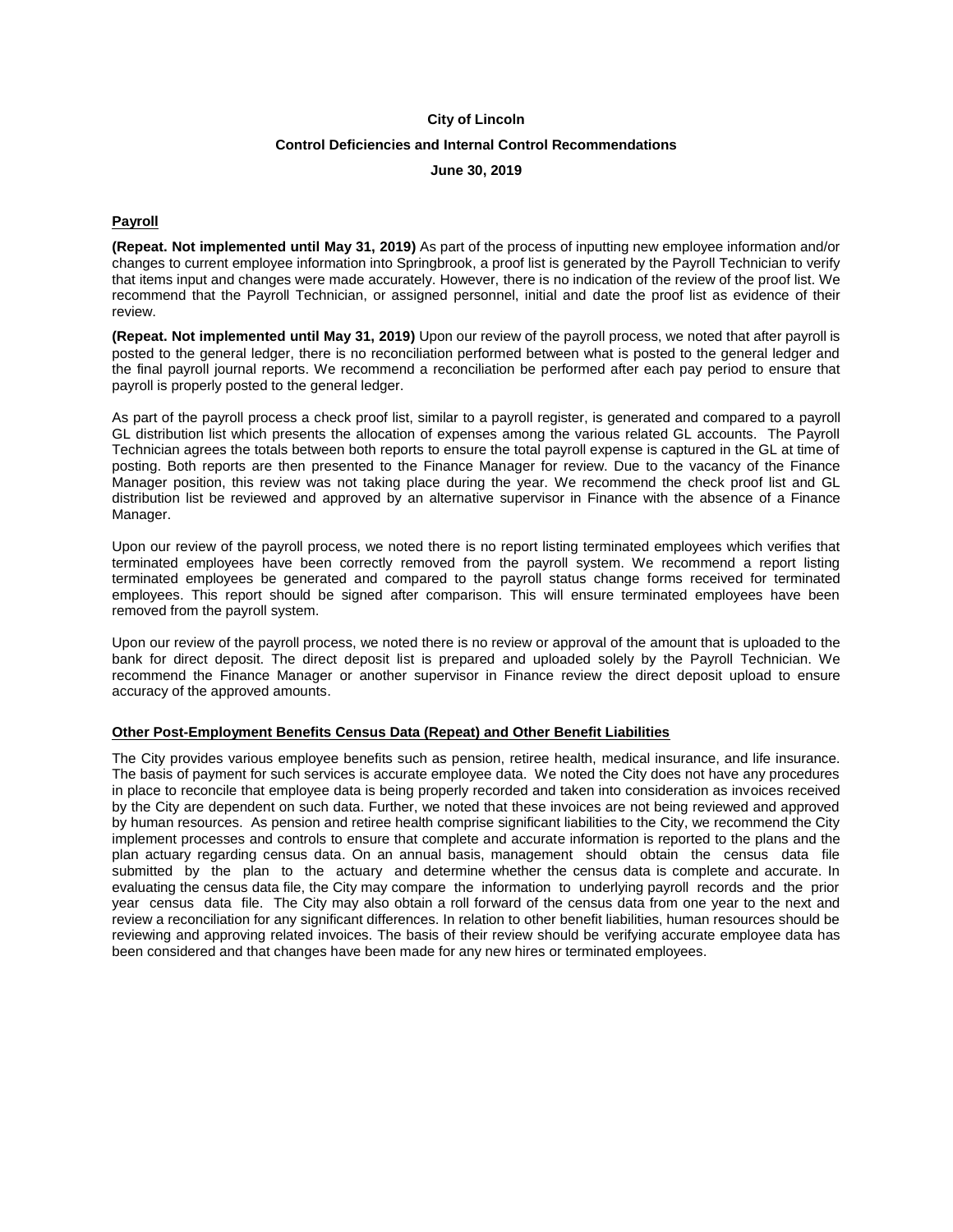# **Control Deficiencies and Internal Control Recommendations (Continued)**

**June 30, 2019**

### **Cash Disbursements**

**(Repeat)** Per our observation of the cash disbursement process, the Accounts Payable Specialist has various duties which are reviewed by an independent employee. One of the tasks within the cash disbursement process is the upload and submittal of checks to be paid via the bank's positive pay system. There is no final review comparing the approved accounts payable proof list with the positive pay upload. To enhance controls, we recommend the approved accounts payable proof list be compared to the positive pay upload by evidence of signature. This comparison serves as a detective control to ensure no changes were made from the approved accounts payable proof list to the final check register.

## **Vendor Monitoring**

During review of the internal controls over cash disbursements, we identified that there was no subsequent review for accuracy and validity performed after the input of new vendors into the accounting system. Although the risk of false vendors being created in the system can be remediated through the review of checks by the check signer prior to disbursement, we recommend the City review that check signers do not have access to create new vendors in the Springbrook system.

Additionally, we noted there is no periodic review of vendors no longer being used by the City. We recommend that on an annual basis the Accounts Payable Specialist generate a master vendor listing out of Springbrook to verify all the vendors are current and accurate. This list should also be reviewed by the Finance Manager.

### **Developer Deposits**

We identified two developer projects and related agreements that were not properly monitored for ongoing compliance. We further noted two separate developer deposits related to long-standing developer projects with little to no prospects of progress or completion. Based on our additional corroboration with the Public Works Director, three of the four noted deposits could have been refunded to the developer as of June 30, 2019, but were not refunded during the fiscal year. We recommend the City public works department develop procedures to more closely monitor and track the compliance requirements of each developer agreement in place, and the finance department annually review the status of each developer deposit recorded in the general ledger and inquire of any long outstanding deposits that may no longer be associated with an active development project.

#### **Hydrant Deposits**

We identified one long outstanding hydrant meter deposit that needed to be evaluated for a possible refund to the customer or applied for the purchase of hydrant meters not returned to the City. We recommended the utility billing manager review on an annual basis any long-outstanding hydrant deposits and ensure the utility billing staff are properly monitoring the status of such deposits and provide instruction to address long-outstanding deposits, if necessary.

### **Information Technology – Springbrook Access**

**(Repeat)** The City's financial information is maintained through the financial software Springbrook. In the prior year, we were informed that all employees who have access to Springbrook have full access to the system. Full access to the City's financial information may result in unauthorized transactions being posted or viewed, or unauthorized changes being made. The Finance team has reviewed user access with IT and updated access permissions, which is consistent with our review of the user access rights in Springbrook, however, both we and the City's financial consultant agree that the City should still continue to address the proper access and change privileges, specifically for the lower level staff within the finance department.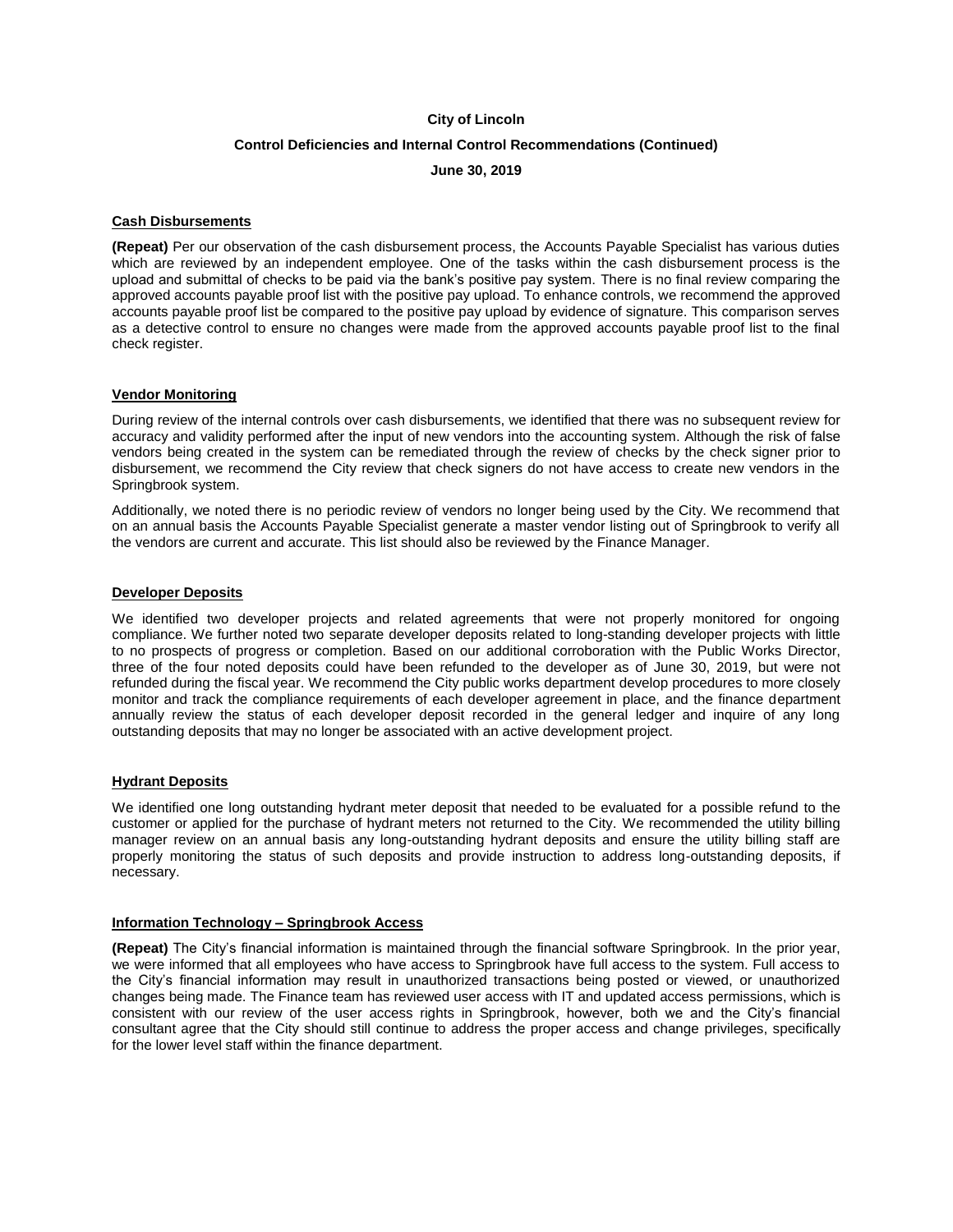## **Control Deficiencies and Internal Control Recommendations (Continued)**

**June 30, 2019**

### **Special Revenue Funds**

In accordance with GASB 54, *Fund Balance Reporting and Governmental Fund Type Definitions*, special revenue funds are used to report proceeds of specific revenue sources that are restricted or committed for specified purposes, other than capital projects or debt service. Upon our review of the City's special revenue funds, there were several funds that did not appear to receive any restricted or committed proceeds during the year. We recommend management reassess their use of special revenue funds and ensure that they expect that a substantial amount of the required proceeds received will continue. Otherwise, if the City no longer expects that a substantial portion of the inflows will derive from restricted or committed resources, that the remaining resources are reported in the general fund or another fund type.

### **Capital Assets**

Per our review of the asset detail, we noted several assets that are fully depreciated. We recommend the City perform an inventory to determine if those fully depreciated assets are still in use. If the assets are no longer in use by the City, the assets should be removed from the asset listing and deemed obsolete.

We noted two instances where leased assets were not properly included in the capital asset schedule. We recommend the City enhance procedures to ensure that all capital assets are accounted for and included in the City's inventory and properly tracked. In addition, leased assets should be accounted for using the relevant and appropriate accounting standards.

### **Support Service Department Organization**

**(Repeat)** The City's Support Services Department consists of finance, utility billing, information technology, and central services (purchasing, risk management). Many of these functions affect the financial reporting process. The support services department as presently structured divides oversight of the financial functions in such a manner that lacks cohesion. We recommend management review the current alignment of the support services department staff and their various duties to be reorganized in a manner that will provide for maximum efficiency and proper oversight of the financial reporting process.

### **Resolution of Internal Control Deficiencies**

**(Repeat)** Internal control deficiencies and other issues identified by external auditors are reported to those charged with governance—the Finance & Investment Committee and the City Council each year subsequent to the audit being completed. The Finance & Investment Committee and the City Council have taken action this year to implement several of the recommendations provided to the City during the fiscal year 2018-2019. We have obtained and reviewed a City Council report dated July 2, 2019 logging the status of implementation of these recommendations, and roughly 44% of our recommendations were implemented, 50% were either pending or in process, and 6% have yet to be implemented. We continue to recommend that the status log should be reviewed at every quarterly meeting to ensure proper accountability for implementing these recommendations and that no issues have been overlooked before custody of the log is rotated to the next Committee member.

#### **Financial Close**

In fiscal year 2019, the City implemented processes for financial close and reporting; however due to turnover in the finance department, these procedures were not adequately performed. Approximately five journal entries relating to misclassification of revenue or expenses were posted subsequent to the City providing the trial balance for audit. Although our finding did not result in a net effect in the City's fund balance or net position, we recommend the City enforce current procedures, or implement alternatives in light of the current staffing situation.

When reviewing the City's beginning fund balance, we identified differences in the beginning fund balance between the City's trial balance and prior year audited financial statements. We recommend the City incorporate into their financial close process a reconciliation of the beginning fund balance to the prior year audited financial statements and correct any variances noted.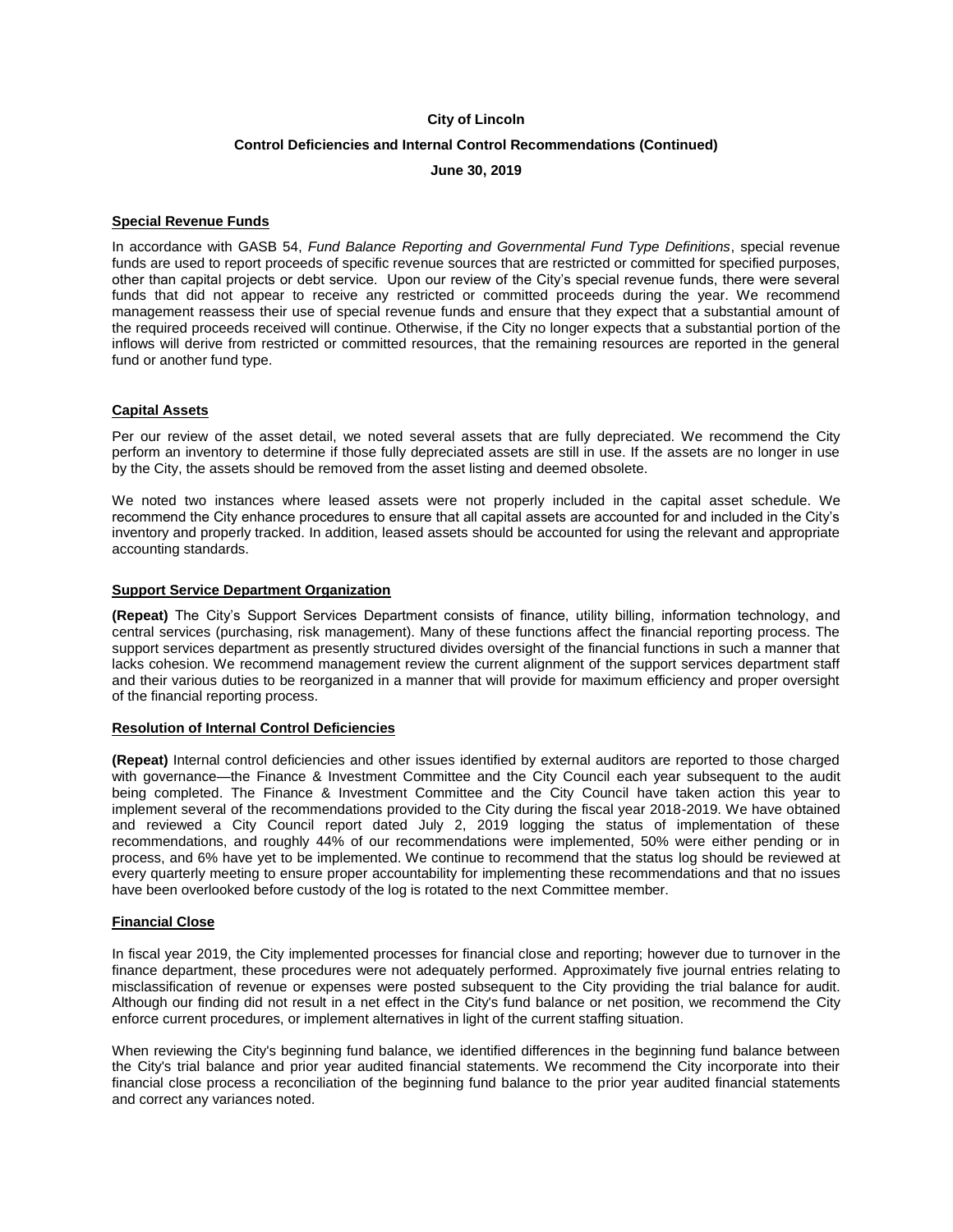## **Status of Prior Year**

### **Control Deficiencies and Internal Control Recommendations**

### **June 30, 2019**

## **Payroll**

As part of the process of inputting new employee information and/or changes to current employee information into Springbrook, a proof list is generated by the Payroll Technician to verify that items input and changes were made accurately. However, there is no indication of the review of the proof list. We recommend that the Payroll Technician, or assigned personnel, initial and date the proof list as evidence of their review.

#### **Status: Not fully implemented in FY'18/19. Implementation occurred in May 2019.**

Per our observation of the payroll process, a report listing printed checks to be distributed to employees is generated through Springbrook. This listing is to be signed off by the payroll technician and provided to the finance manager for review. Upon our review of the printed check listing for the pay period ending April 6, 2018, we noted no evidence of review next to individuals receiving printed checks or a signature of approval on the check summary listing. We recommend that evidence of review and approval be maintained on the check summary listing.

#### **Status: Implemented.**

Upon our review of the payroll process, we noted that after payroll is posted to the general ledger, there is no reconciliation performed between what is posted to the general ledger and the final payroll journal reports. We recommend a reconciliation be performed after each pay period to ensure that payroll is properly posted to the general ledger.

#### **Status: Not fully implemented in FY'18/19. Implementation occurred in May 2019.**

#### **Cash Disbursements**

Per our observation of the cash disbursement process, the Accounts Payable Specialist has various duties which are reviewed by an independent employee. One of the tasks within the cash disbursement process is the upload and submittal of checks to be paid via the bank's positive pay system. There is no final review comparing the approved accounts payable proof list with the positive pay upload. To enhance controls, we recommend the approved accounts payable proof list be compared to the positive pay upload by evidence of signature. This comparison serves as a detective control to ensure no changes were made from the approved accounts payable proof list to the final check register.

### **Status: Not Implemented in FY 18/19. City is in the process of implementing this recommendation for FY 19/20.**

As part of the process of obtaining a Cal-Card, employees complete an application for approval by management. Out of a sample selection of 12 Cal-Card items, the City was unable to locate one application and another application did not have a signature indicating approval. We recommend that all Cal-Card applications be maintained by the City and that they contain the proper level of approval as indicated by a signature.

#### **Status: Implemented.**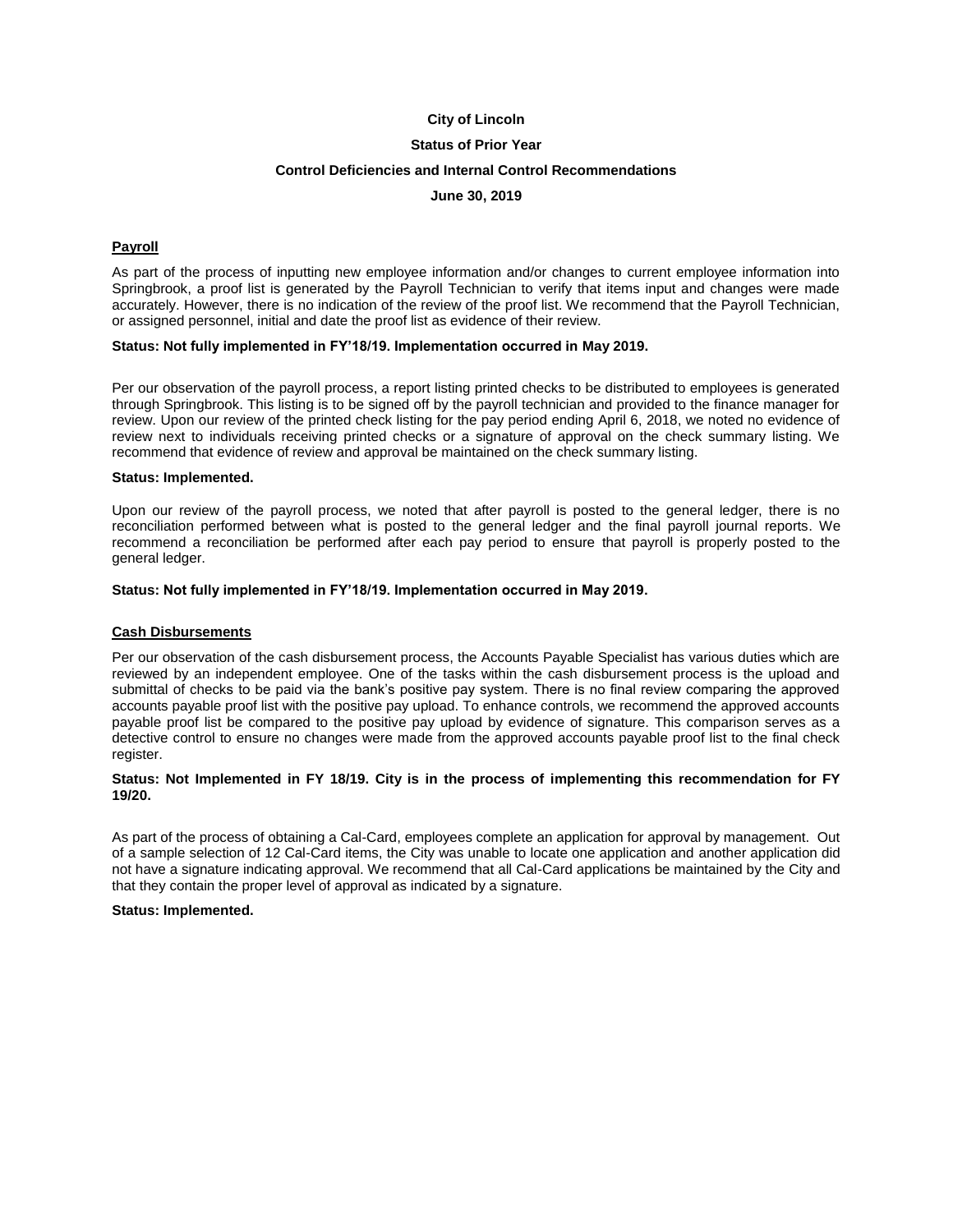# **Status of Prior Year**

## **Control Deficiencies and Internal Control Recommendations (Continued)**

**June 30, 2019**

### **Other Post-Employment Benefits Census Data (Repeat)**

During our testing of census data utilized for the GASB 75 report, we identified one instance in which one employee on the retired listing with a retirement date after the valuation date should have been excluded from the actuarial valuation, but was included in the census. The GASB 75 actuarial report contained a total of 53 retirees and should only contain 52 retirees. We recommend the City implement processes and controls to ensure that complete and accurate information is reported to the plan actuary. In evaluating the census data file, the employer may compare the information to the underlying payroll records and the prior year census data file.

### **Status: Not implemented.**

## **Loans Receivable**

We noted the City has not reviewed information on the loans receivable schedule for accuracy and has not verified information to supporting loan documentation. During our testing, we noted one loan was incorrectly shown on the City's schedule as a deferred loan. The interest rate for one loan on the loan schedule did not agree to the loan agreement; and the property address of another loan on the loan schedule did not agree to the loan agreement. In addition, the City was unable to locate the loan documents for one loan on the City's loan schedule. We recommend that the City review the loan schedule and verify that the information on the loan schedule agrees to the loan documentation on file and that the City locate any missing loan documents.

## **Status: Implemented.**

### **Accounts Receivable**

The City receives revenue related to wastewater operation charges that is assessed and received every quarter. The City records a total of four quarters in revenue each year; however, the Q4 2017 receipt was incorrectly recorded in fiscal year 2018 and the Q4 2018 receipt was incorrectly recorded in fiscal year 2019. Per discussion with the City's financial consultant, it is a consistent practice to only record the revenue based on the date the payment is received. We recommend the City accrue receipts related to the correct fiscal year of service versus when the actual cash receipt is received.

#### **Status: Implemented.**

Upon our review of reports generated by the City's accounts receivable module, we noted that balances being reported through the accounts receivable module did not agree to the general ledger. We recommend the City perform a reconciliation between the accounts receivable module and general ledger.

### **Status: Implemented.**

#### **Compensated Absences**

During our review of the compensated absences schedule, we noted 6 employees incorrectly excluded from the City's accrual for sick leave. The total amount of the missed accrual was not material to the financial statements however we recommend that the City review the sick leave accrual included on the compensated absences schedule. Currently, the percentage accrual is a hard-coded percentage on the spreadsheet, however this percentage can change each year based on years worked. We recommend updating the spreadsheet to include a formula that takes into consideration the employee's hire date.

#### **Status: Implemented.**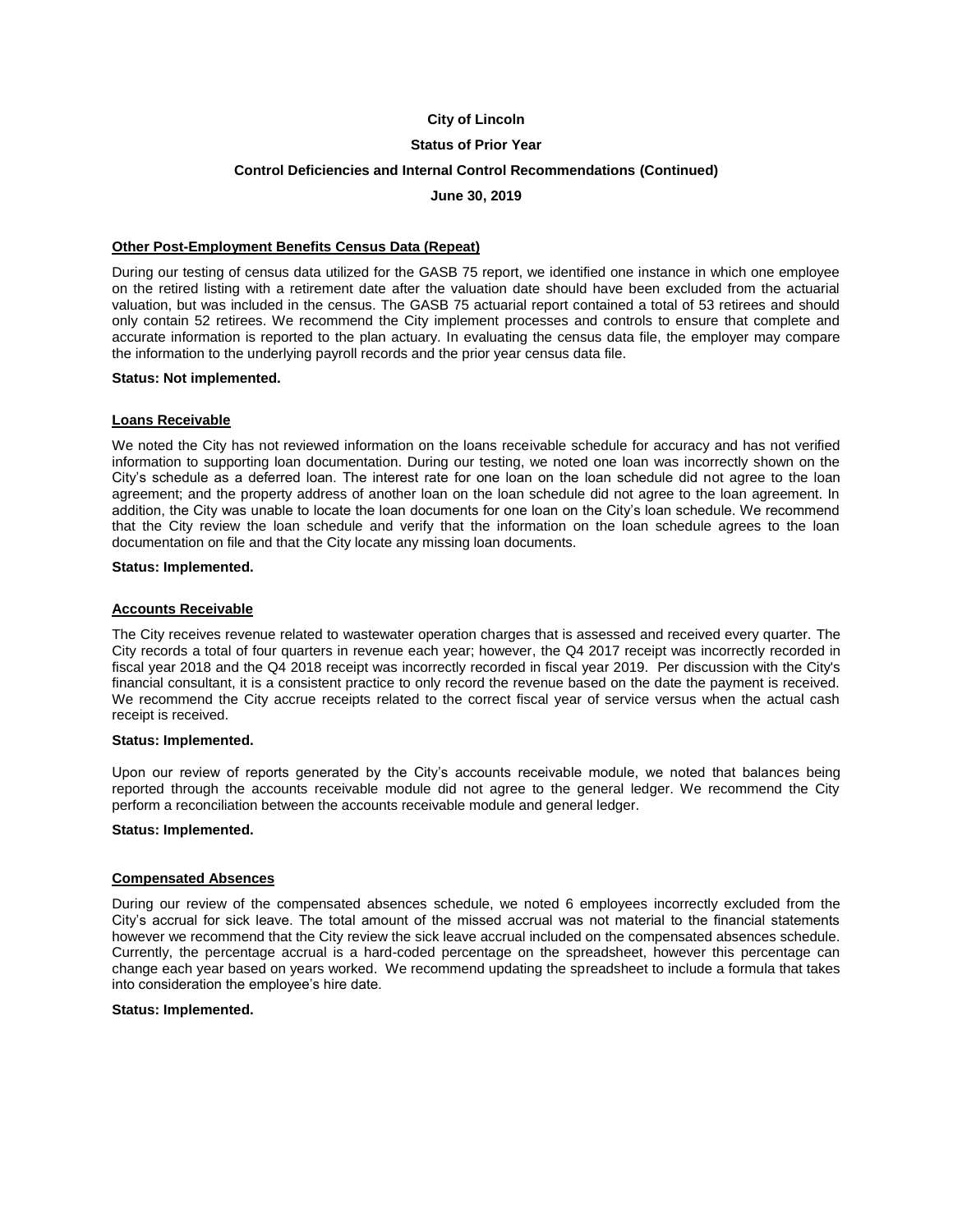## **Status of Prior Year**

## **Control Deficiencies and Internal Control Recommendations (Continued)**

**June 30, 2019**

### **Investments**

It was brought to our attention that the City's investment portfolio contained approximately 16 investment holdings that were not in compliance with investment policy requirements under the California Government Code. The City's investment broker and City staff responsible for oversight were not aware of the non-compliance. The City has engaged a new company to manage their investments. We recommend that City staff responsible for oversight review the investment policy and receive proper training on allowable investment holdings.

### **Status: Implemented.**

## **Information Technology – Springbrook Access**

The City's financial information is maintained through the financial software Springbrook. Upon review of access controls, we were informed that all employees who have access to Springbrook have full access to the system. Full access to the City's financial information may result in unauthorized transactions being posted or viewed, or unauthorized changes being made. Controls should be put in place that specifies the areas and modules to which each person should have access, and whether that access is to be full or selective.

### **Status: Implementation in process.**

## **Support Service Department Organization**

The City's Support Services Department consists of finance, utility billing, information technology, and central services (purchasing, risk management). Many of these functions affect the financial reporting process. The support services department as presently structured divides oversight of the financial functions in such a manner that lacks cohesion. We recommend management review the current alignment of the support services department staff and their various duties to be reorganized in a manner that will provide for maximum efficiency and proper oversight of the financial reporting process.

#### **Status: Not implemented.**

### **Resolution of Internal Control Deficiencies**

Internal control deficiencies and other issues identified by external auditors are reported to those charged with governance—the Finance & Investment Committee and the City Council each year subsequent to the audit being completed. However, the recommendations for many of the deficiencies have not been implemented and the deficiencies have been repeating for at least the past five years. We suggest the Finance & Investment Committee maintain a log of all audit items that come to its attention. Custody of the log can be rotated quarterly among Committee members. The Committee member with custody of the log can coordinate with one City official charged with resolving issues. For each item, the appropriate supervisor can be informed, suggestions for corrective action reviewed, and the ultimate action documented. The log should be reviewed at every quarterly meeting to ensure that no issues have been overlooked before custody of the log is rotated to the next Committee member.

### **Status: Implementation in process.**